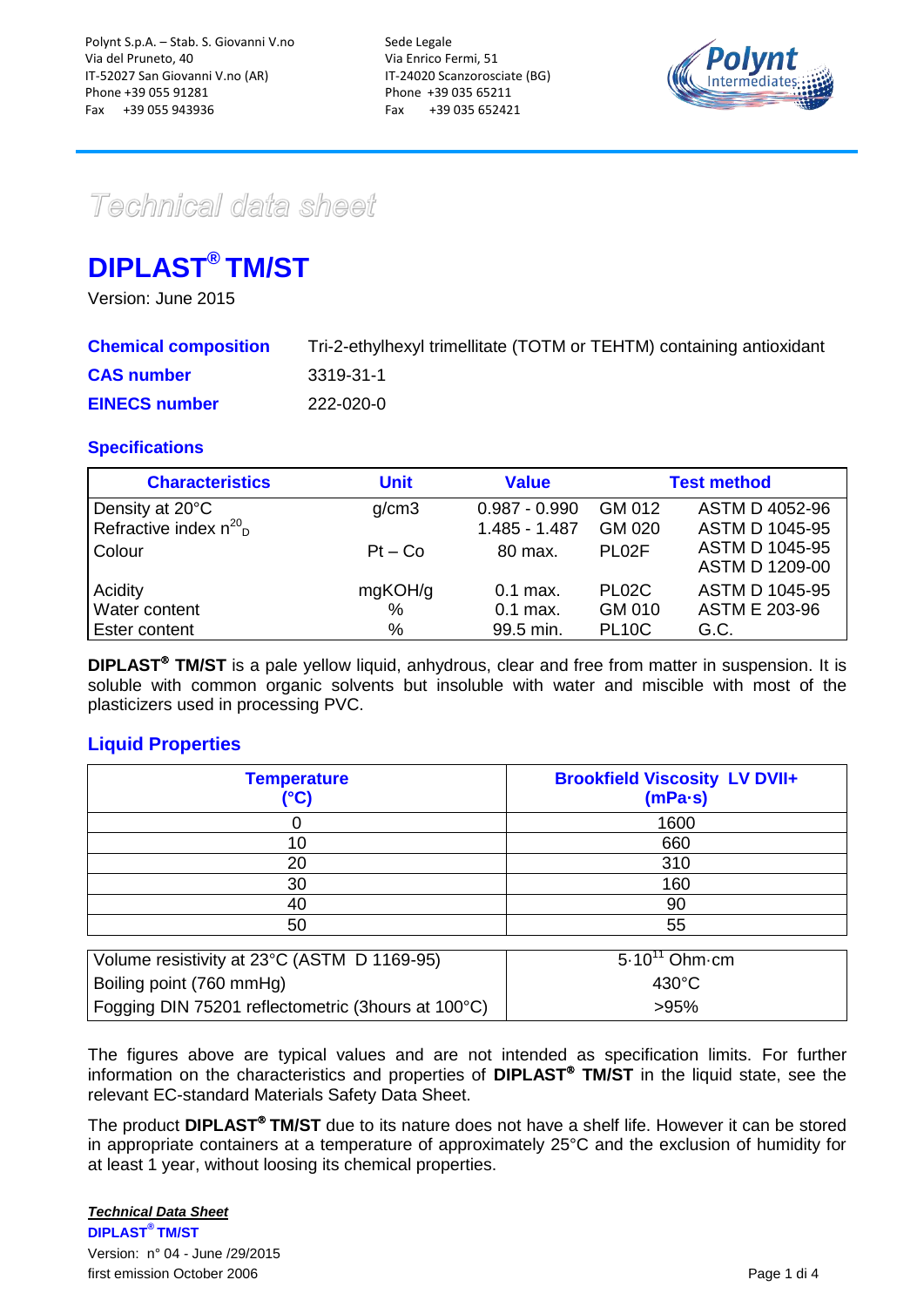Sede Legale Via Enrico Fermi, 51 IT-24020 Scanzorosciate (BG) Phone +39 035 65211 Fax +39 035 652421



#### **Characteristics and applications of trimellitates**

PVC plasticizers based on Polynt Trimellitic Anhydride (Trimellitate plasticizers) offer to users and compounders many of the performance advantages of both Polyester and Phthalate plasticizers. Trimellitate plasticizers show an unique balance of properties that can be summarized as follows:

#### **Processability and efficiency**

Comparable with those of many Phthalate plasticizers and better than most Polyester plasticizers.

- **Permanence at high temperatures and retention of mechanical properties.** Trimellitate plasticizers provide the same or even better performances than Polyester plasticizers.
- **Low temperature flexibility**

Unlike Polyester plasticizers, Trimellitate plasticizers provide good flexibility at low temperatures.

**Permanence and compatibility**

Trimellitate plasticizers are more permanent than many other plasticizers. They are extremely resistant to extraction by aqueous soap and have an excellent compatibility under high humidity. The migration resistance in PVC compounds when in contact with a wide range of materials is much better than phthalates and other monomeric plasticizers and comparable to Polyester plasticizers.

#### **Characteristics and applications of DIPLAST TM/ST**

**DIPLAST<sup>®</sup> TM/ST** can be used in a wide range of applications for such as:

- PVC compounds for the production of high temperature cables according to European and International standards like BS 6746, VDE 0207, UL 62 etc.;
- vinyl sheets for car interior components required to meet stringent "windscreen fogging" specifications. The easy processability of **DIPLAST TM/ST** can be exploited for manufacturing articles by slush moulding technology;
- various compounds: foils, profiles, shoes, gaskets, etc. which have to exhibit special requirements such as heat resistance, low volatility, low migration tendency. **DIPLAST TM/ST** can also be used as a base stock for synthetic lubricating oils.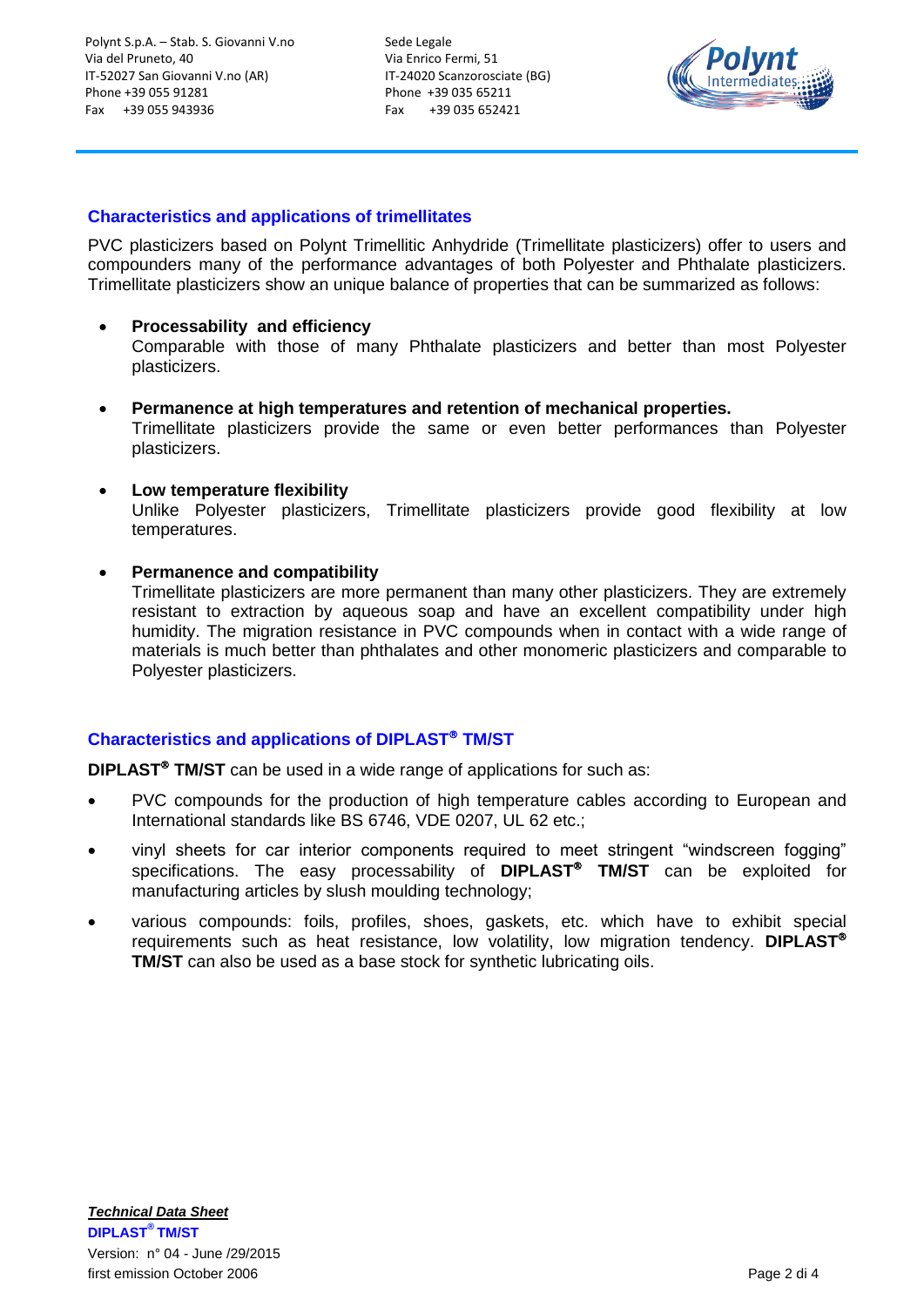Sede Legale Via Enrico Fermi, 51 IT-24020 Scanzorosciate (BG) Phone +39 035 65211 Fax +39 035 652421



## **General properties in PVC compounds**

The properties of **DIPLAST<sup>®</sup> TM/ST** were evaluated using the following formulation:

| <b>Formulation</b> |                          | (parts by weight)   2 (parts by weight) | 3 (parts by weight) |
|--------------------|--------------------------|-----------------------------------------|---------------------|
| PVC K70            | 100                      | 100                                     | 100                 |
| Plasticizer        | 50                       | 47                                      | 47                  |
| Ca/Zn              | 1.2                      | 12                                      | 8                   |
| CaCO <sub>3</sub>  | $\overline{\phantom{0}}$ | 15                                      | 15                  |
| Stearic acid       | 0.3                      | ----                                    | ----                |
| Calcium stearate   | ٠                        | 0.5                                     | 0.5                 |

The specimens were prepared by calendering and moulding to obtain the thickness required for the different test methods.

#### **Results**

|                                                                           | <b>Test</b><br>method            | <b>DIPLAST®</b><br><b>TM/ST (1)</b> | <b>DIPLAST®</b><br><b>TM/ST (2)</b> | <b>DIPLAST®</b><br><b>TM/ST (3)</b> |
|---------------------------------------------------------------------------|----------------------------------|-------------------------------------|-------------------------------------|-------------------------------------|
| Shore "A" hardness                                                        |                                  | 88                                  |                                     |                                     |
| Shore "D" hardness                                                        | <b>ISO 868</b>                   |                                     | 41                                  | 41                                  |
| Cold flex °C (Clash & Berg)                                               | <b>ISO/R 458</b>                 | $-20$                               | $-12$                               | $-12$                               |
| <b>Solution Temperature °C (*)</b>                                        | <b>DIN 53408</b>                 | 140.5                               |                                     |                                     |
| <b>Extraction resistance</b><br>-% weight loss- $(48h$ at $70^{\circ}$ C) | <b>ISO 175</b>                   |                                     |                                     |                                     |
| Water                                                                     |                                  | $-0.1$                              |                                     |                                     |
| Aqueous soap 1%                                                           |                                  | $-0.1$                              |                                     |                                     |
| Olive oil                                                                 |                                  | $-3.5$                              |                                     |                                     |
| Mineral oil<br>n-Hexane (24 hours at 23°C)                                |                                  | $-2.8$<br>$-27.8$                   |                                     |                                     |
| Volatility (7 days at 100°C)                                              | <b>ISO 176</b>                   | $-1.1$                              |                                     |                                     |
| <b>Rheological properties</b>                                             |                                  |                                     |                                     |                                     |
| Dryblending time 83°C<br>$\bullet$<br>(Mixer P-600 : 100 RPM)             | <b>Brabender</b><br>Plasticorder | 5'15"                               | 4'00"                               | 4'00"                               |
| Gel time 88°C (at max torque)<br>$\bullet$<br>(Mixer W-50; 40 rpm; 48gr)  | <b>Brabender</b><br>Plasticorder | 9'45"                               |                                     |                                     |
| Fusion Temperature (°C)<br>$\bullet$<br>(Mixer W-50, 5°C/min, 40Rpm)      | <b>Brabender</b><br>Plasticorder | 118.5                               |                                     |                                     |

(\*) Solution temperature determined with dispersion of resin: two grams of PVC are placed in 48 grams of plasticizer and the solution is heated at 1°C/min.

*Technical Data Sheet* **DIPLAST® TM/ST**  Version: n° 04 - June /29/2015 first emission October 2006 Page 3 di 4